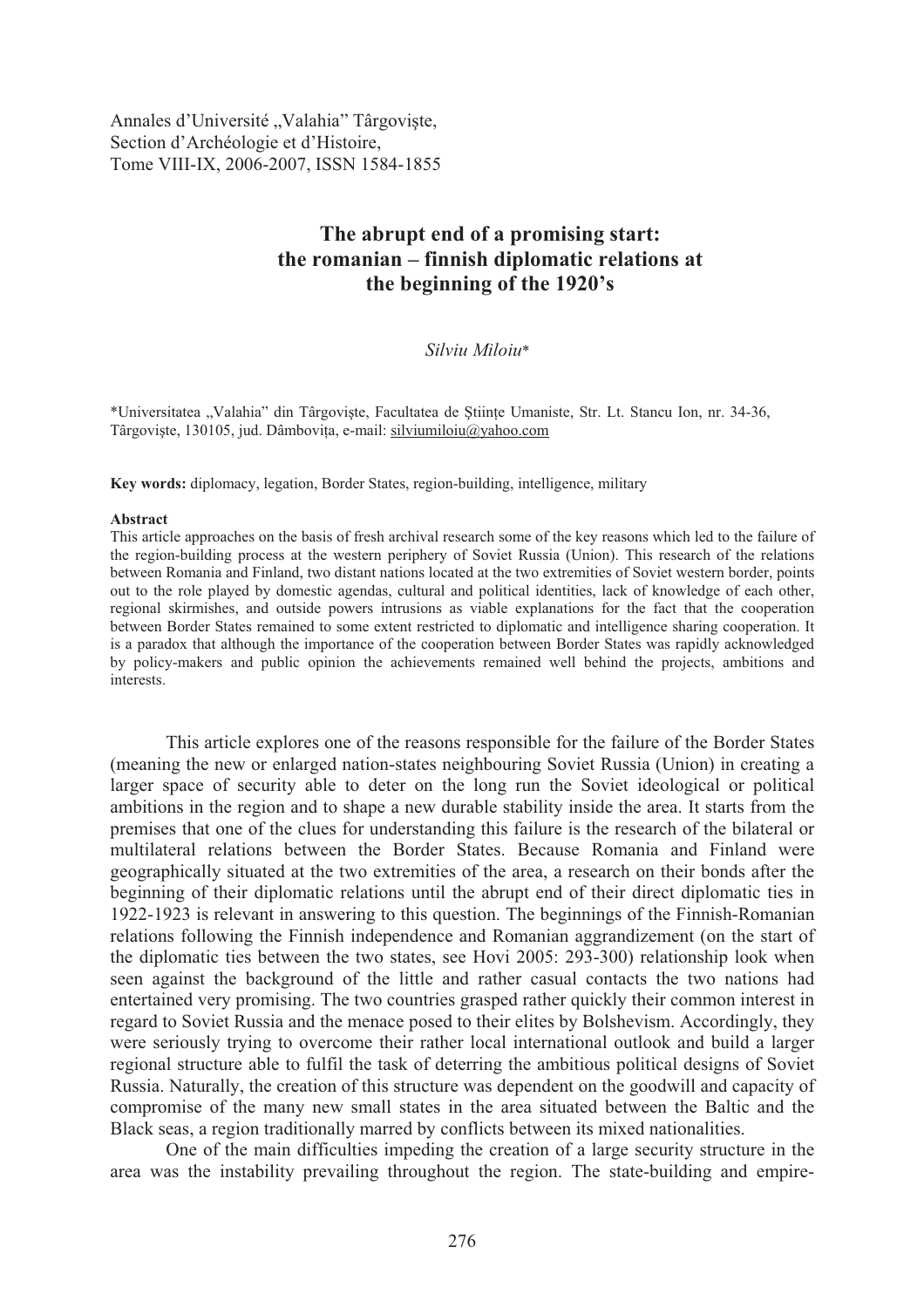building processes were competing to each other just as the ideologies of Liberalism, Agrarianism, Conservatism and Bolshevism. It was difficult to get an accurate picture of what was going on even next to one's own door. The new or enlarged countries in the area lacked in many cases the expertise which would have paved the way towards differentiating what was ephemeral from what was durable in the new international order. Countries appeared and vanished in a matter of weeks or months. It is therefore understandable that Romania and Finland faced difficulties not so much in deciding on their foreign policy priorities but on the strategies and tactics to be pursued in order to advance their interests. For instance, Romania followed observantly the conclusion of armistices eventually the peace negotiations between the Baltic Sea area new states and Soviet Russia. The Romanian High Command looked puzzled by the ups and downs of the negotiations between Finland and Russia that sometimes left room for hopes soon to be substituted by small-scale military actions in Karelia. Latvia was also negotiating with Soviet Russia, which was interpreted by the Romanian military authorities as a consequence of the promising example of the Estonian-Russian peace treaty of February 2, although the latter was had failed to bring about the expected economic results. In the meantime, the disputes between Lithuania and Poland encouraged Soviet Russia to propose the former state an anti-Polish cooperation, a proposal rejected by the small Baltic state (Bulletin of Information of 1.06.1920, AMR, The Cabinet of the War Minister 9/1920, 555-559). After prolonged negotiations, Finland concluded peace with Russia on October 14 by recognizing Eastern Karelia as Soviet territory on the condition that Karelian autonomy would be respected. In plus, Finland conceded the districts of Repola and Porajärvi to Soviet Russia. In exchange, Finland gained an outlet to the Arctic Ocean by the acquisition of the Petsamo district providing that it would refrain moving into the region military vessels of more than a hundred tons. Soviet Russia conceded the Karelian Isthmus to Finnish ownership, while Finland pledged in order to increase the security of Leningrad to maintain on the islands of Seiskari, Lavansaari, Great and Small Tytärsaari, Someri, Narvi Peninsaari and Ruuskeri only small garrisons and no fortifications, batteries or naval ports (Mazour 1965: 68). The peace treaties concluded between the Baltic Sea area states and Soviet Russia were not welcomed in Romania. This country favoured a policy of wait and see thinking that the Soviet regime would not be given any international recognition.

Whereas the Romanian authorities were gradually taking cognizance of the success Soviet Russia had achieved in ending its isolation in the Baltic area, the Romanian High Command was also concerned with the Hungarian revisionist claims in Central Europe. New archival materials found in the files of the Romanian War Ministry exhibit the extent to which Hungary was seen in Bucharest as a factor of risk to the national security. A document handed to the cabinet of the War Minister on June 12, 1920, i.e. only eight days after the Trianon Peace Treaty was signed, expressed the worries over the big efforts being done in order to raise Hungarian Army's military preparedness: "With a special energy and a strong will the Hungarian Government is searching for national unity. On the principle of Hungarian integrity it organises a national army which aims to be tough and secure." This reformed military force was created in order to "play a considerable role in Central Europe as soon as the circumstances will turn favourable." The document accepted however the "enormous" difficulties in terms of supply with war materials the Hungarians were facing into creating the military instrument to help them achieve their ends. They sought to employ an active and intelligent propaganda exploiting both nationalism and communism in order to address this weakness (Report no. 36 of 12.06.1920 to the Cabinet of the War Minister, AMR, The Cabinet of the Minister 9/1921-1922, 635-652). This document is significant not only to the Romanian-Hungarian relations because the contention between the two parties would have some meaning in Romania's Baltic policy. Because of historical, social and foreign policy calculations Poland, Romania's ally, was showing interest in developing friendly relations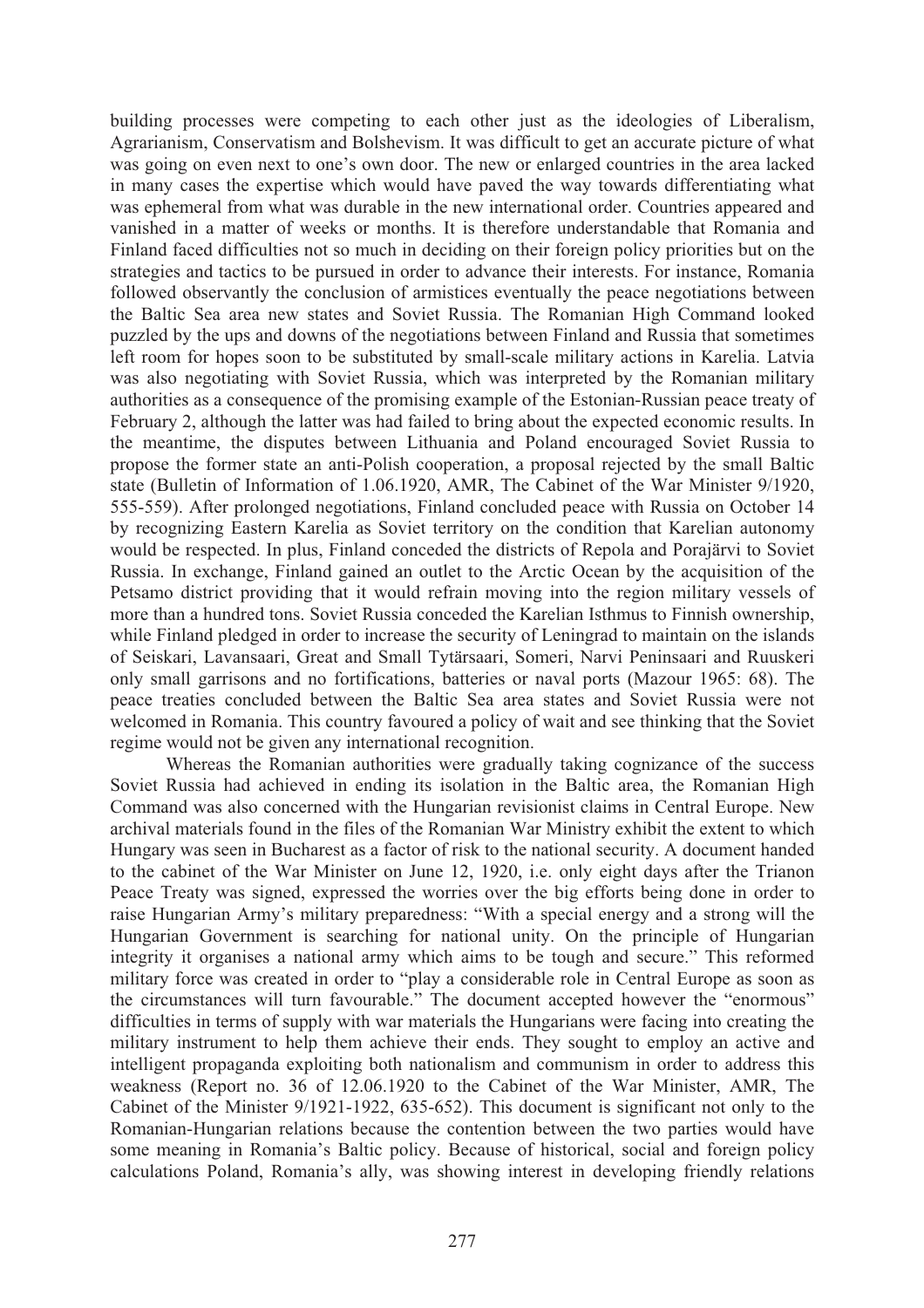with Hungary, while Finland and Estonia could not ignore their kinship however distant to the Hungarians. As a matter of fact, the interest for Hungary and for the fate of the Hungarian minority in Romania would stay perhaps not at the top but certainly constant on the Finnish agenda. The archives of the Finnish Ministry of Foreign Affairs preserve special files with documents originating from the various associations of minorities in South-Eastern Europe. Some of them consist of petitions and complaints of the Hungarian, Hungarian-Szeckler, Ukrainian or other minorities from Romania (See, for instance, the grievances handed to the Council of the League of Nations of the Hungarian-Szeckler minority on 30.06.1922 and other documents at UA 15 Ib. 21a, other documents at UA 15 Ib 7, 8, 13).

Regardless some particular features in their geographical positions and cultural and political agendas which separated these states from each other, the vicinity of Soviet Russia practicing a policy of export of revolution served to remind them on the need to find solutions for strengthening their nations' security. Romania as well as Finland and the Baltic States were obviously aware of the dangers posed in the Reds' victory in the Russian Civil War on their states. Already by April 1921 according to Romanian military intelligence reports Soviet Russia was improving both its internal situation and its external stand. Moreover, the army was being reorganised and terror was employed to maintain order. Espionage was also very active. Romania was a direct target in this sense. A document emanating from the 4th Army Corps shows that there was "a great activity of espionage and communist propaganda carried out by very many agents and large amounts of money delivered to Romania" (The 4th Corps' informative note on the developments over the Dniester between 13.04 and 28.04.1921 to the Cabinet of the War Minister, AMR, The Cabinet of the Minister 40/1921-1922, 59). However, the Soviet intentions regarding Romania were not considered offensive as yet. The 2nd Intelligence Bureau of the 4th Army Corps appreciated in May 1921 that Soviet Russia was doing big efforts to conclude peace with Romania and even to have an economic agreement signed between the two states. In reality, even more than Romania feared Soviet Russia the Soviets feared a Romanian advance into Ukraine, a fact proven by the manifests calling the Romanian soldiers for staging a revolution if such a case would arise and by the strict surveillance of the border (2nd Intelligence Bureau of the 4th Army Corps' informative note no. 5344 of 13.05.1921, AMR, The Cabinet of the War Minister 40/1921-1922, 76-78). The Soviets have maintained this state of mind in July 1921. Thus, the 3rd Army Corps agreed that Soviet Russia was willing to urgently conclude a commercial convention with Romania in order to get access to products of first necessity (2nd Intelligence Bureau of the 4th Army Corps' note no. 5889 of 15.07.1921 to the War Ministry, AMR, The Cabinet of the Minister 40/1921-1922, 274-279) and that, as grasped from the discussions in the Romanian-Russian Commission for dealing with the issue of the Dniester bank, Moscow also wanted to conclude peace with Bucharest (2nd Intelligence Bureau of the 4th Army Corps' note no. 6005 of 28.07.1921 to the War Ministry, AMR, The Cabinet of the Minister 40/1921-1922, 383-386). Romania was not yet interested to conclude peace with Soviet Russia for as long as the Soviet regime was not recognised internationally and Moscow refused to recognise Bessarabia's unification and return the treasury of the National Bank. However, the things have changed during 1921. Romania became worried because, as an informative note of the 4th Army Corps indicates, many states situated in North-Eastern Europe had already concluded peace with Russia. This was interpreted as a consequence of the fact that they needed Russian raw materials (2nd Intelligence Bureau of the 4th Army Corps' informative note no. 6570 of 28.09.1921 on the situation of the Dniestre between 12.09-28.09.1921, AMR, The Cabinet of the War Minister 40/1921-1922, 547-555). This simplistic interpretation may conceal a Romanian sentiment of frustration for having failed to use the favourable circumstances when Soviet Russia was isolated in order to convince Moscow to recognise Bessarabia's unification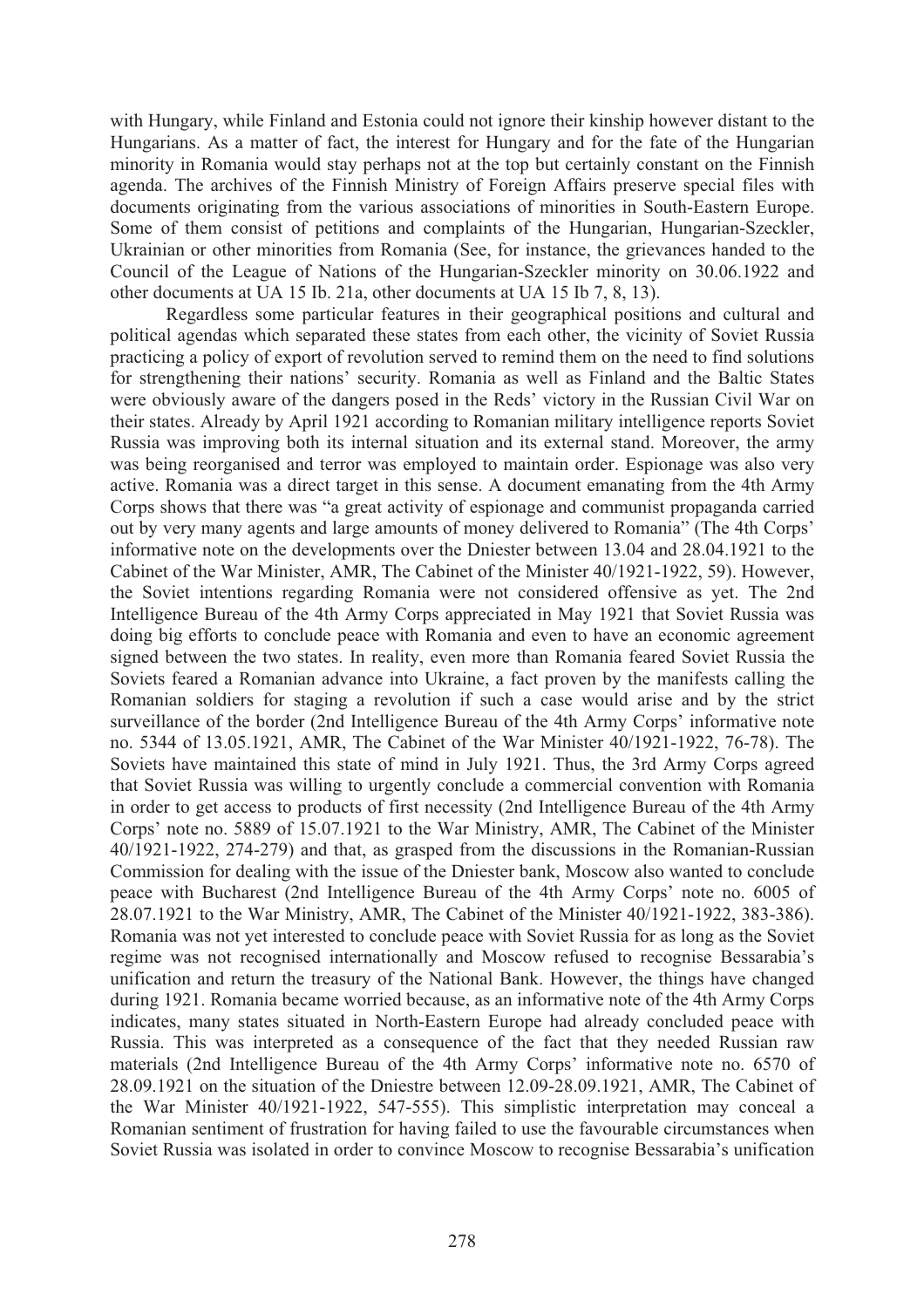with Romania the same way it had recognised the separation of other provinces from the Russian Empire.

In spite of the fact that they had concluded or not peace treaties with Russia, the countries neighbouring Soviet Russia to the west shared similar security apprehensions regarding Soviet Russia's policies. Because of the geographical distance separating them, the case of the Finnish-Romanian conversations on finding a common basis for cooperation is very illustrative. In September 1921 the secretary-general of the Romanian Ministry of Foreign Affairs retained the Finnish envoy Väinö Tanner to a four-hour long dialogue. The main topic of discussion to which Derussi came back every time when the conversation deviated to other subjects was Russia. Acting chief of diplomacy for as long as the titular of the ministry Take Ionescu was accompanying King Ferdinand in a visit to France, Derussi expressed his deep worries about the vicinity of a communist and expansionist Russia. He pointed out to the movements of the Russian troops in the direction of Karelian Isthmus about which he had received information from the Romanian envoy Dimitrie Plesnilă. Consequently, Derussi considered that all the Border States should undertake active political measures in order to be able to meet possible Russian military expeditions. Derussi understood these measures as being preventive in their scope so that Russia would understand that a military attack carried out against a neighbouring state would be met by a strong reaction coming from many other quarters. This was deemed to have a prophylactic role by deterring the Soviet aggression. As Derussi put it very clearly, "we must, the same way as with Poland (in 1921), conclude an alliance also with Finland, in order to defend the interests of our countries on all quarters." This was a very important proposal springing from what Tanner defined in his report to Helsinki as the twinned fundamental interests this country in the east: the maintenance of the status-quo regarding the western border of Russia and the removal of the Soviet communist regime from power. The Finnish Minister underscored the complicated international status of Romania with menaces coming from various quarters, especially from the east. These were locking the country into a complicated situation, obliging it to be always on guard (Tanner's report no. 665 of 2.09.1921, KA, J.H. Vennolan kokoelma 20, 11). Perhaps these complications of Romania's international position contributed to the fact that no concrete negotiations started between the two governments on this proposal. However, Finland seemed interested in drawing Romania into the Baltic cooperation that had been already initiated among the Baltic Sea area states.

One of the early areas of cooperation between Romania and Finland was the exchange of intelligence concerning Soviet Russia. In September 1921 the worsening relations between Finland and Soviet Russia that Derussi mentioned to Tanner resulted into an increase in the Red Army strength alongside Finnish frontier. In these circumstances, it came as a natural reaction that a meeting between the Romanian chargé d'affaires to Helsinki and the Finnish chief of General Staff General Oscar Paul Enckell took place with the purpose of exchanging military intelligence between the two countries (Plesnila's dispatch no. 218 of 13.09.1921 to Ionescu, AMAE 71 Finland 1, 1). It is likely that this meeting ended with a gentleman's agreement between the two parties on a regular exchange of military intelligence, particularly in regard to Russia. Finland was in a difficult situation as the amassing of Soviet troops on the Finnish border continued unabated in October (Plesnilă's dispatch no. 259 of 11.10.1921 to Ionescu, AMAE 71 Finland 1, 1). An incursion of Red troops having their bases in Eastern Karelia was repelled at the beginning of February 1922 after the Bolsheviks had caused important material damages (Plesnilă's report no. 68 of March 1922, AMAE, 71 Finland 14). In the first day of 1922, Plesnilă was still concerned with the Russo-Finnish conflict on Eastern Karelia. The Romanian diplomat had exchanged views with General Eugen Alexander Högström on the Red Army's organisation, the conclusions of which were dispatched to Bucharest (Plesnilă's dispatch no. 15 of 1.01.1922 to Ionescu, AMAE 82/1890-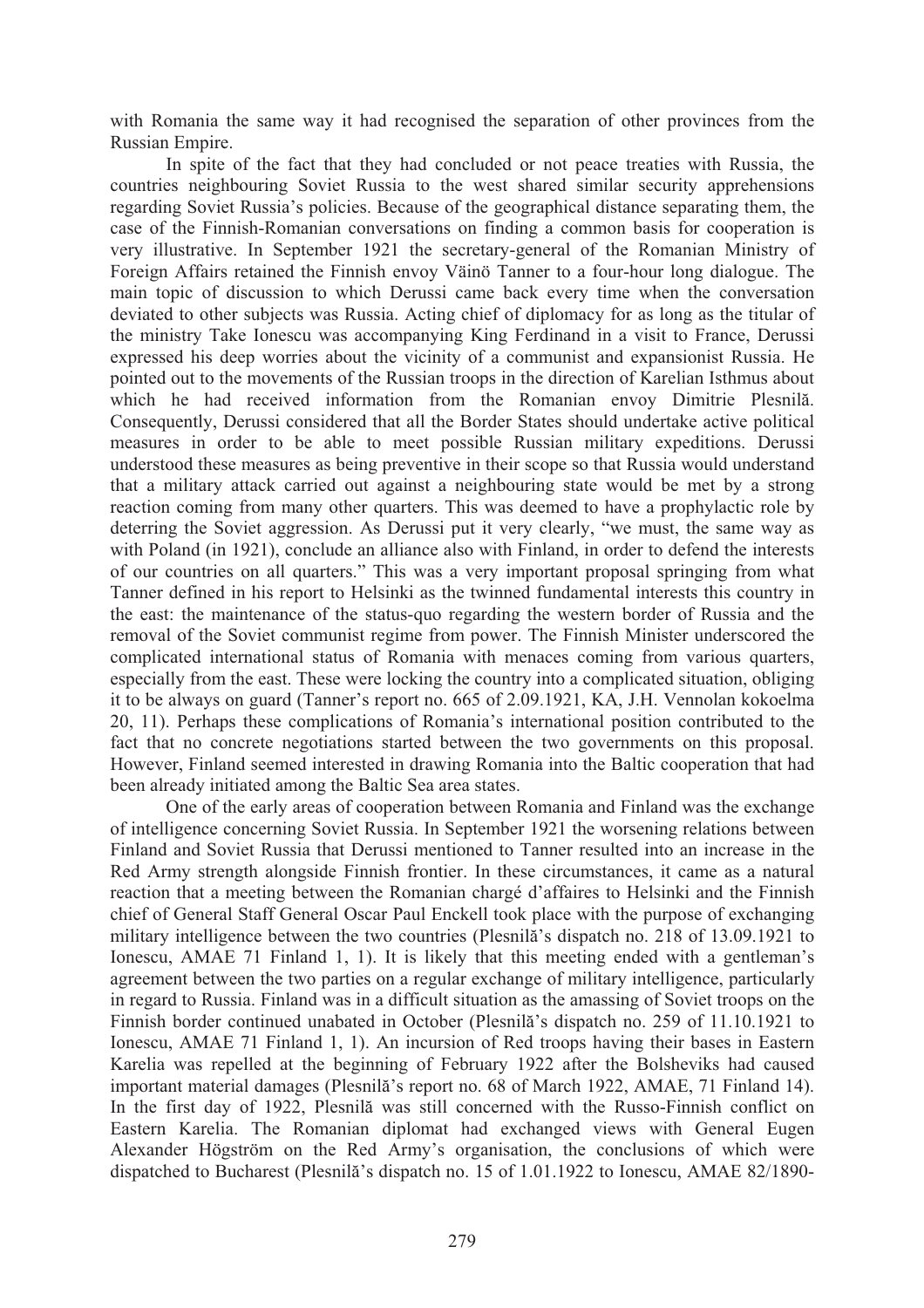1945, Finland 89, 1). The Soviet issue remained a permanent preoccupation and a factor of coagulation of the Romanian-Finnish relations. In March 1922 Plesnilă sent his Foreign Ministry new intelligence about the Red Army and a study on the Ukraine (Plesnila's dispatch no. 72 of 7.03.1922 to Duca, AMAE 82/1890-1945, Finland 89, 1).

The relations between the two parties were consolidating in other areas as well. In February 1922 the Romanian diplomat notified Bucharest on Finnish desire to conclude a convention of extradition and a convention on artistic and literary propriety with Romania (Plesnilă's dispatch no. 68 of 22.02.1922 to Duca, AMAE 82/1890-1945, Finland 89, 1). Eventually Finland also proposed the signature of a convention on industrial propriety between the two states.

Approaching the possibility of a larger alliance policy, including the Baltic States, the Romanian diplomat Plesnilă described his state's policy towards Estonia and Latvia as being a function of Romania's policy towards Russia and of the general Romanian foreign policy. Although this was not a precise definition of Bucharest being prepared to engage into active negotiations for an alliance with the Baltic nations, the Baltic Conference summoned in Helsinki was not an attempt to keep Romania away of the proceedings, this country being invited to attend it (Plesnilă's dispatch no. 238 of 27.09.1921 to Take Ionescu, AMAE 71 Finland 1). However, Romania declined to accept the invitation.

The relations between the two states assumed a symbolic meaning starting with 1922 when Tanner proposed his Foreign Ministry that the White Rose chain be bestowed upon the Romanian sovereign Ferdinand I (Tanner's dispatch no. 71 of 8.04.1922, UA 49W). The issue was brought forth for the first time in November 1921 when Tanner asked the permission to take up with the Romanian Government the topic of the exchange of decorations between the two countries (Tanner's telegram no. 152 of 20.11.1921 to Holsti, UA 49W). In January 1922 the Ministry of Foreign Affairs requested that the second secretaries of the Romanian and French legations be awarded the White Rose, First Class, in the rank of knight. Alexis L. Isăcescu had been accredited to Finland for only nine months but his accreditation from the establishment of the Romanian Legation in Finland entitled him to an exception from the time one had to serve in Finland in order to be entitle to receive a decoration (The Ministry for Foreign Affairs letter of 4.01.1922, to the President of the Republic, UA 49W). This turned Isăcescu one of the first foreigners to be awarded a Finnish decoration. Tanner also insisted on the decoration of Plesnilă. The request was motivated partly by the diplomatic etiquette and partly for encouraging the good relations with Romania despite the new Liberal Government's lack of enthusiasm (Tanner's dispatch no. 76 of 19.04.1922, UA 49W).

Following suit the formation of the Liberal Government under the leadership of Ion I.C. Brătianu (January 1922), the Ministry of Foreign Affairs was considering the possibility that its legation to Helsinki be abolished as part of a general program of reducing its expenses. On January 30 the closing down of the Romanian legations to Norway and Finland was for the first time scrutinised on budget reductions' considerations (The Ministry for Foreign Affairs note of 30.01.1922, AMAE 82/1890-1945, Finland 89, 3-4). In February 1922 the new Foreign Minister, I.G. Duca, was also looking into the expenses of the legation in Helsinki. At the beginning of his investigation it still seemed possible to maintain it on the condition that the expenses were lowered. In the end the verdict was to abolish the legation starting with April 1, 1922, a decision presented however only as a temporary measure. This was at least the message the Romanian Minister was requested to convey to Finnish Foreign Minister Rudolf Holsti. The chief of the Finnish diplomacy was pleased to learn that the decision was adopted only on a temporary basis. Meanwhile the Romanian envoy was engaged in negotiations for the convention of extradition and the convention on artistic and literary property above-mentioned, while in Bucharest negotiations were in course for a provisional commercial convention (Plesnilă's report no. 68 of March 1922, AMAE, 71 Finland 14). The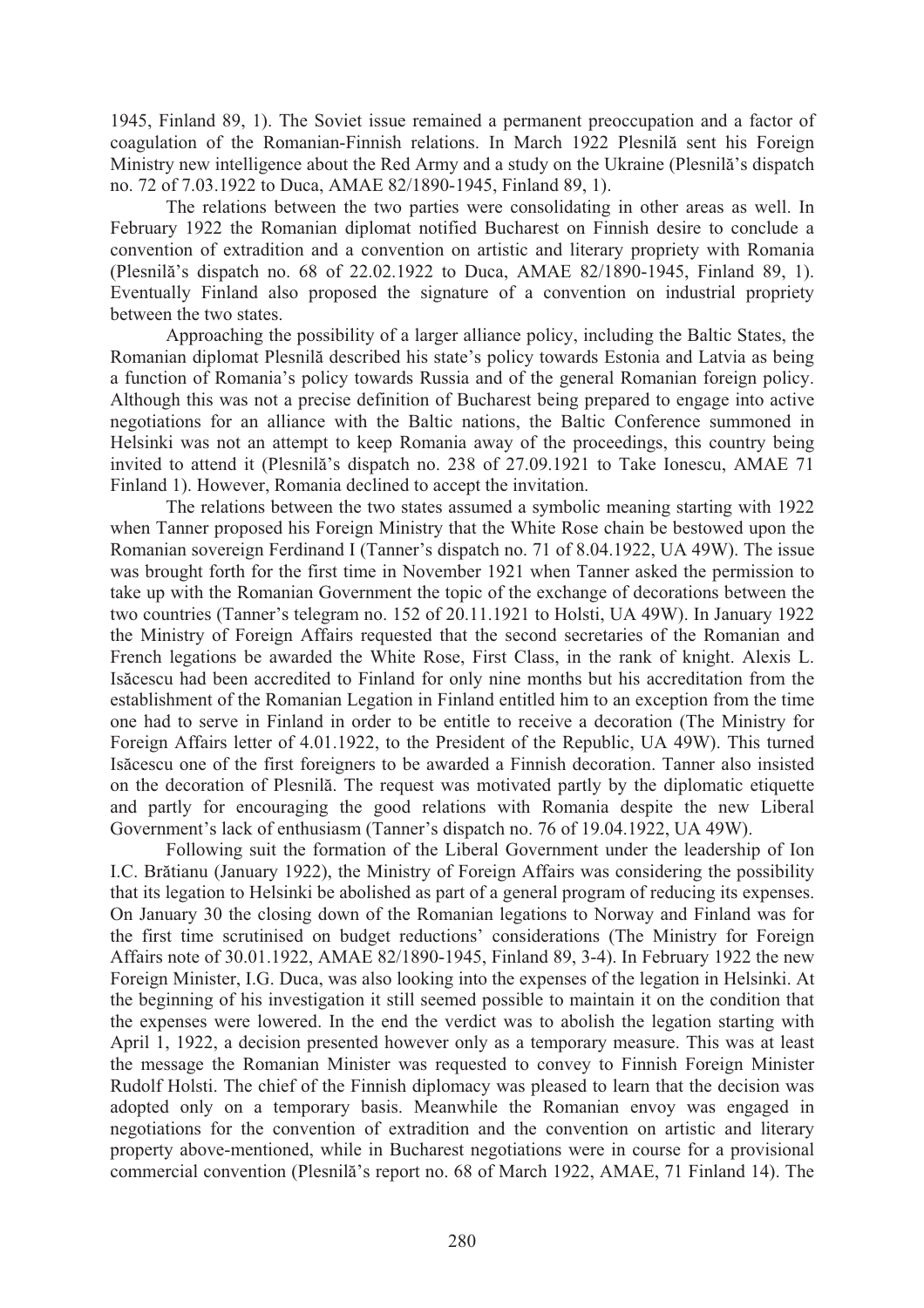decree for the abolishing of the legations in Helsinki and Oslo was signed by King Ferdinand and I.G. Duca on March 9, 1922 to enter into force starting with April 1 (King Ferdinand's and I.G. Duca's decree no. 1178 of 9.03.1922, AMAE 82/1890-1945, Finland 89, 2). The representation of Romania's interests in Finland was assigned to the Romanian legation in Stockholm.

A reaction to the closing of the legation came with Tanner's letter to the Romanian Ministry of Foreign Affairs. The Finnish Minister expressed his regret for the abrupt termination of the Romanian diplomatic activity in Helsinki. Tanner suggested that the legation should rather be considered temporarily suspended so as to renew its activity at a later date. Tanner had insisted upon this idea he had firstly mentioned during his interview with Duca of January 8. He also drew the attention of the Foreign Ministry's officials that with the departure of Plesnilă from Helsinki Romania will have no representation in Finland, a fact which he deemed "regrettable". Expressing the view of his government, Tanner pointed out that the Finnish executive considered the exchange of intelligence between the Russia's western neighbours valuable and the two legations as playing a fundamental role in the process. Only by maintaining the legations the two general staffs could continue a regular information exchange concerning Russia. The sharing of intelligence was but one aspect because the general staffs of the Border States needed in the Finnish diplomat's opinion to find peaceful means for preventing or meeting a Soviet aggressive action. The Finnish envoy set the relations between the two states into a larger framework insisting on the role which the Warsaw Conference of Poland, Finland and the Baltic States and the Genoa Conference could play into the cooperation of Soviet Russia's small neighbours. The Genoa Conference necessitated a permanent exchange of views so that these states supported each other in the defence of their rights. Romania watching her interests in Finland from Stockholm would deem the observation of the Finnish domestic and foreign policy evolutions and especially of the military and political developments in the Finnish-Soviet relations less accurate than from Helsinki. Expressing his prejudices against the Left, Tanner argued that the influence of the Social-Democratic Swedish government would be detrimental to a balanced appreciation of the Finnish political scene. As a consequence, the Finnish government expressed its desire that the closing down of the legation be provisory and Romania appoints a temporary diplomatic agent to Helsinki (Tanner's dispatch no. 194 of 11.03.1922 to the Romanian Ministry for Foreign Affairs, AMAE 82/1890-1945, Finland 89, 6-9).

Plesnilă appears to have been irreconcilably discontent by the closure of the Romanian Legation in Helsinki. He reacted rather offensively to this event in his dispatches of February 22 and March 7 when he informed about the firing of legation's employees (Plesnila's dispatch no. 68 of 22.02.1922 to Duca, AMAE 82/1890-1945, Finland 89, 1). On April 30 he wrote a letter from Rome - where he had travelled to meet Take Ionescu whose health was badly damaged - to Holsti stating that on his return to Romania on April 1 he became even more conscious of the mistake that had being done. Plesnila appreciated in this letter that any sacrifice should had been done to maintain the legation and he downrightly accused the titular of the Ministry of Foreign Affairs of taking an action contrary to the national interests. Moreover, he emphasised the difficulty of watching the situation in Finland from Stockholm. In his opinion the Rapallo Treaty between Germany and Russia demanded a consolidation of the relations between the two states facing a common danger not its weakening (Plesnila's letter of 30.04.1922 to Holsti, KA, Rudolf Holstin kirjeenvaihto KAY 5872, 353). The former Romanian envoy's opinions come out more clearly from a letter he wrote in mid-May 1922 to the Finnish diplomat Erik Gustaf Ehrström. In this dispatch, Plesnilă speaks laudatory about the action of adhering to the political line of France adopted by the Border States. His most ambitious aim seemed to have been Finland's alliance with France, Poland and the Little Entente. Plesnilă did not hesitate to encroach on Finland's domestic policy by accusing the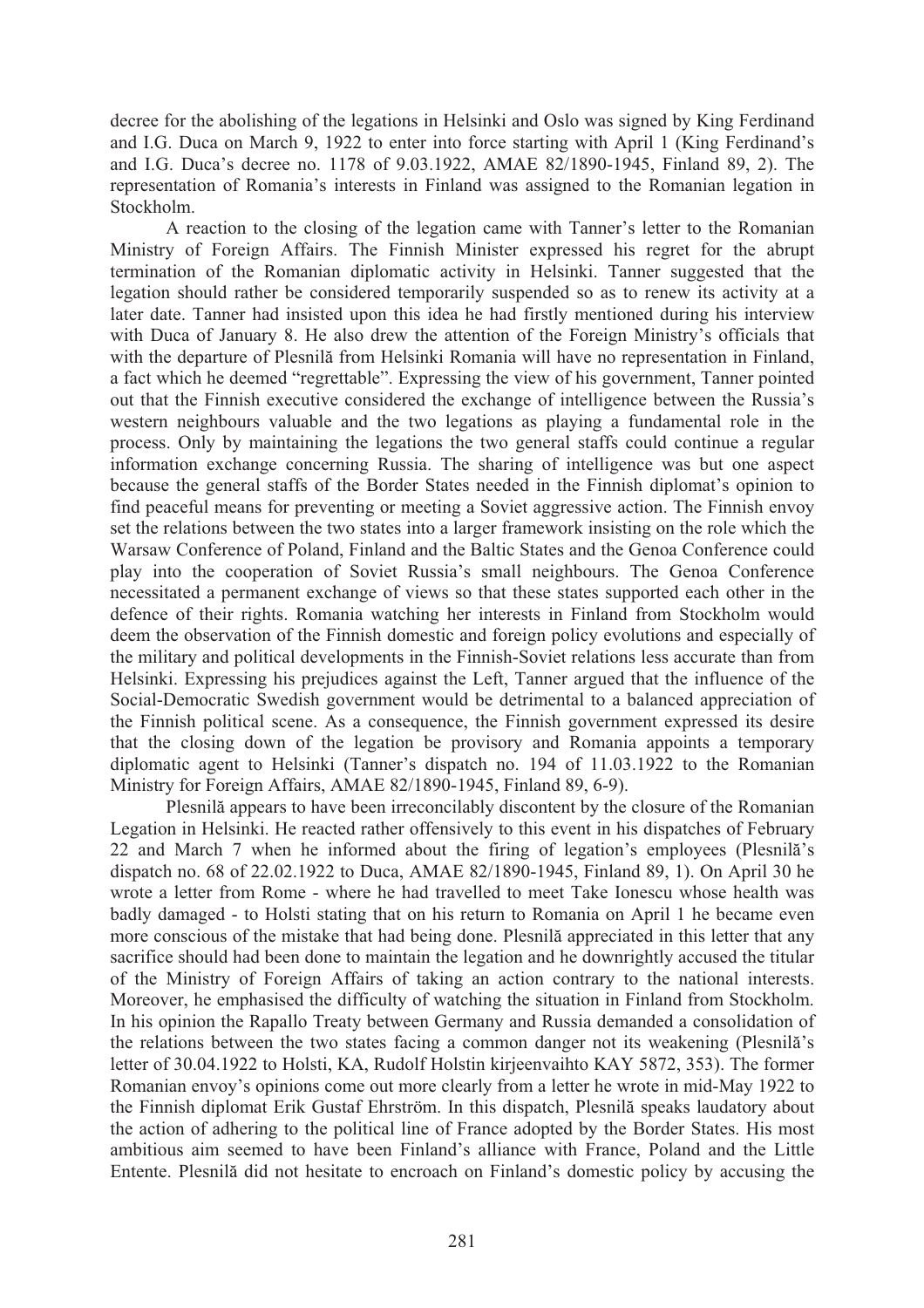pro-German of criticising Holsti and Prime Minister J.H. Vennola of being jealous of the Foreign Minister (Plesnilă's letter of 14.05.1922, KA, Rudolf Holstin kokoelma 62, 112). Already in May 1922 Romania appointed a new envoy to Helsinki. Residing in Stockholm, Păclianu, who was representing his country's interests in Scandinavia, informed the Finnish Foreign Ministry on his appointment as Romania's envoy to Finland (Păclianu's letter to Vennola of 23.05.1922, KA, J.H. Vennolan kokoelma 1).

As predicted by the Finnish Minister, Păclianu's appointment for dealing with the Finnish issues from Stockholm meant a downgrading of the relations with Finland. Păclianu visited Helsinki for the first time only in the summer of 1922 and then returned over a year later on July 19, 1923. On his first visit to Finland, the Romanian Minister discovered that his predecessor took with him at his departure the keys of the boxes and rooms of the Finnish Foreign Ministry where the papers, the cipher, the seal and the consular stamps were locked. The situation was not changed in July 1923, Păclianu lacking key elements for re-constructing Romania's diplomatic action in Helsinki. Consequently, he requested his foreign ministry to provide him with the items he needed (Păclianu's dispatch no. 196 of 11.09.1923 to Duca, AMAE 82/1890-1945, Finland 89, 13-14).

In preparation of the Genoa Conference scheduled for April 1922 the Finnish envoy to Bucharest looked for the two countries adopt a common stand during its proceedings. On February 14 Tanner reported that following an interview with I.G. Duca he became convinced that Romania followed France and would not welcome any conference with the Bolsheviks (Tanner's report no. 21 of 14.02.1922 to Vennola, KA, J.H. Vennolan kokoelma, kansio 32). In mid-February Tanner approached both the Prime Minister and the Foreign Minister on this issue. Brătianu confirmed the identity of the viewpoints of the two countries while also insisting that the integrity of the treaties and borders should be left outside any discussion. However, he did not commit himself to any concrete cooperation as he also avoided giving any pledge regarding the reopening the Legation in Helsinki which he promised was to be discussed in the conjunction with the new budget. Tanner reported the importance of the Prime Minister in the general conduct of the country by stating that Brătianu's word is decisive for the country's stance (Tanner's report no. 24 of 16.02.1922 to Vennola, KA, J.H. Vennolan kokoelma, kansio 32). However, in a dialogue he engaged two days later with the Minister of Foreign Affairs Tanner received what he was looking for. Duca authorized him to report to Helsinki his Government's complete agreement with Finland Government's viewpoints regarding the identity of interests between the two states at the Genoa Conference and Romania's solidarity with Finland regarding the Russian question (Tanner's report of 18.02.1922 to Vennola, KA, J.H. Vennolan kokoelma, kansio 32).

The Finnish position towards disarmament resembled to a remarkable degree the Romanian views. In a confidential telegram to the Finnish legations abroad (including Warsaw and Bucharest), the Finnish Ministry of Foreign Affairs informed that the implementation of the idea brought forth in the Moscow Conference concerning the international total disarmament required as a precondition that preliminary steps were adopted in the direction of safeguarding the peace and security in Eastern Europe. Finland looked interested in forming a united front with states such as Estonia and Poland as far as her interests demanded it, although she looked now uninterested in being tied in her actions by the Bessarabian issue (Ciphered telegram no. 152 of 4.12.1922 to the Finnish legations in Stockholm, Copenhagen, Christiania (Oslo), Tallinn, Riga, Warsaw, Berlin, Paris, London, Bucharest and Hague, KA, J.H. Vennolan kokoelma, Kansio 34).

In 1923 the Finnish Legation to Bucharest was also abolished. At the beginning, a memorandum of 1923 drawn for the use of Vennola stated that the funding for the legations in Bucharest and Tokio had been refused. In Bucharest the level of representation was in the first instance brought down to the level of a secretary of legation. A committee approached the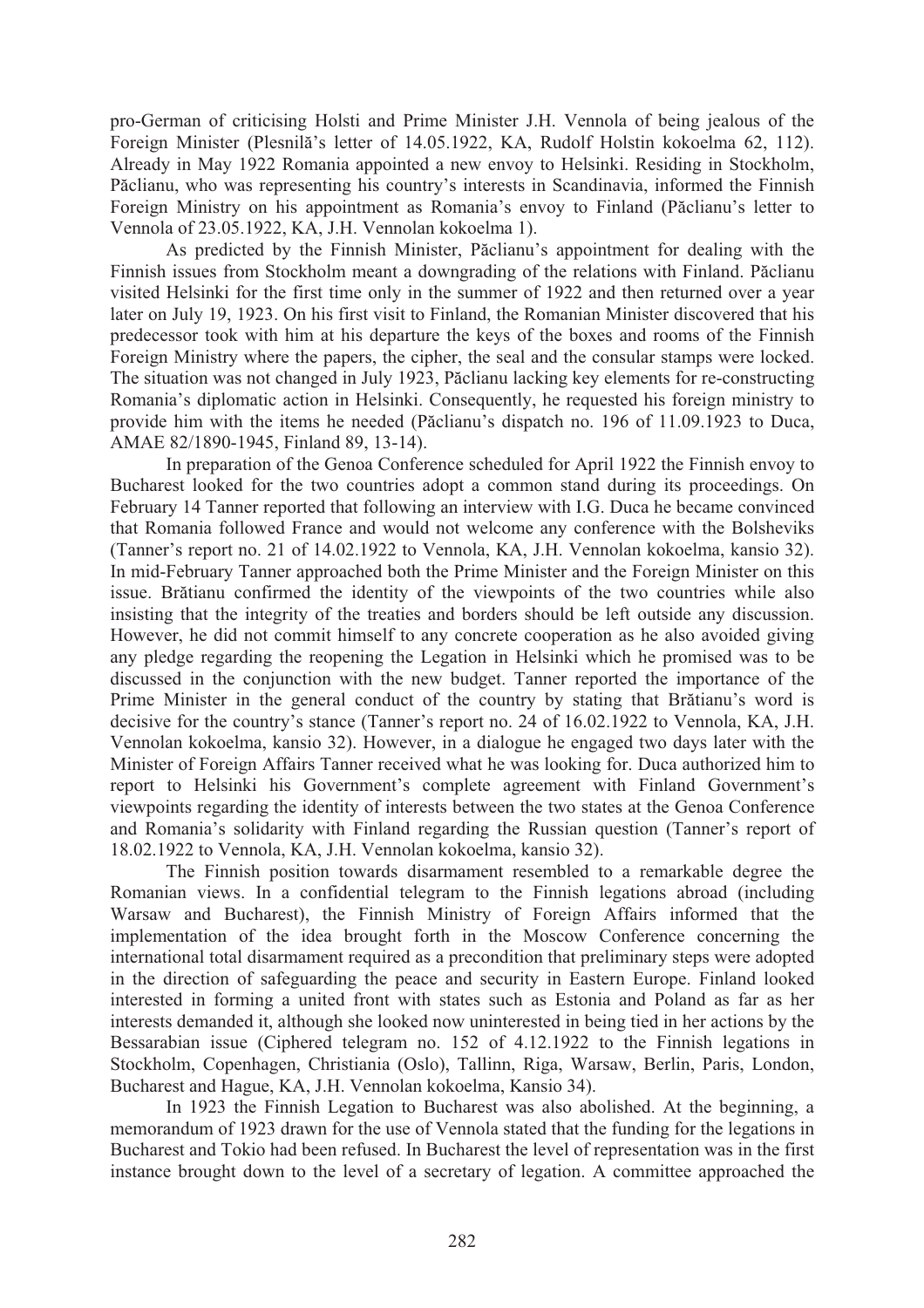issue of the future of Finnish representation in South-Eastern Europe. The committee considered the political and economic reasons for maintaining a legation in the region and agreed on its importance. Then the committee approached the issue of the region's capital best suited to deal with Finnish interests in the Balkans. In fact, the choice the committee had to do was between Bucharest and Istanbul. Commercially, the committee noticed that the economic exchanges with Romanian reached a very poor level in 1920, almost all Finnish export consisting of cigarettes paper (in value of 62,000 Finnish Marks). The committee looked at the example of Sweden and discovered that her commercial exchanges in South-Eastern Europe were biggest with Greece, then with Romania and finally with Turkey. However, the conclusion drawn from here was that Finland's commercial relations with Turkey might rise to the level of those with Romania and even more than that. Additionally, Turkey was considered as a more facile and efficient springboard for developing the commercial ties with Greece than Romania. Approaching Romania's importance to Finland, the committee found that this country's vicinity with Russia was a significant factor in preserving the diplomatic ties between the two states. However, it found that Turkey was a more important watching point in this respect. Moreover, Istanbul was considered as having greater perspectives of remaining also in the future a more focal point of international diplomacy and for big policy than Bucharest. These viewpoints convinced the committee propose that in South-Eastern Europe be maintained a legation headquartered in Istanbul and entrusted with taking care of Finland's interests in Greece, Bulgaria, Yugoslavia as well as in Albania. The committee also proposed that the relations with Romania should be entrusted to Finland's legation in Warsaw (Memorandum no. 1143 of 20.05.1923, KA, J.H. Vennolan kokoelma 1 (saapuneet kirjet); Paasivirta 1968: 173). This arrangement will prove long-lasting as a new legation in Bucharest will reopen only in 1939 (Paasivirta 1968: 228).

As a consequence of this decision, already at the beginning of March 1923 the Finnish envoy let Duca know that starting with April 1 the Finnish Legation in Romania would be suppressed. In mid-March Ståhlberg and Vennola wrote a letter to King Ferdinand which announced in a formal and diplomatic manner the withdrawal of the Finnish Legation from Romania. Tanner was also informed that the Legation was abolished because the Eduskunta refused its founding. In his farewell audience to King Ferdinand of April 12, Tanner expressed his sadness for leaving Romania, "a country which has already become dear to me." As Tanner informed his superiors in the Foreign Ministry the interpretation of the withdrawal of the Finnish envoy was that it was a consequence of the suppression of the Romanian mission in Helsinki. Tanner quoted some journals in this respect. While *L'Indépendance Roumaine* expressed its regret for the departure of "a knowledgeable and active diplomat, who has become a sincere friend of our country", other newspapers, especially those representing the opposition to the Liberal Government, downrightly accused Duca's foreign policy for this withdrawal. For instance, the journal of the People's Party *Îndreptarea* and the Conservative paper *Epoca* of Ionescu and Stelian Popescu clearly stated on April 12, 1923 that the measure adopted by the Finnish Government was to be reproached to Duca. *Epoca* was even more critical about the results of what it considered the shortminded policy of the Government in undermining the basis of a relationship of a very great significance to Romania. The guilty ones for the outcome of this situation were considered the Minister of Finance Vintilă Brătianu and the Foreign Minister Duca. The same opinion was shared by *Steagul* and *L'Orient* of April 11 which pointed out to the common neighbourhood of Russia as a factor motivating the relationship between the two countries and to the similarity in their situation and position vis-à-vis Russia (Vennola's telegram to Tanner of 20.03.1923, KA, J.H. Vennolan kokoelma, kansio 34; Tanner's report of 8.05.1923 KA, J.H. Vennolan kokoelma 20).